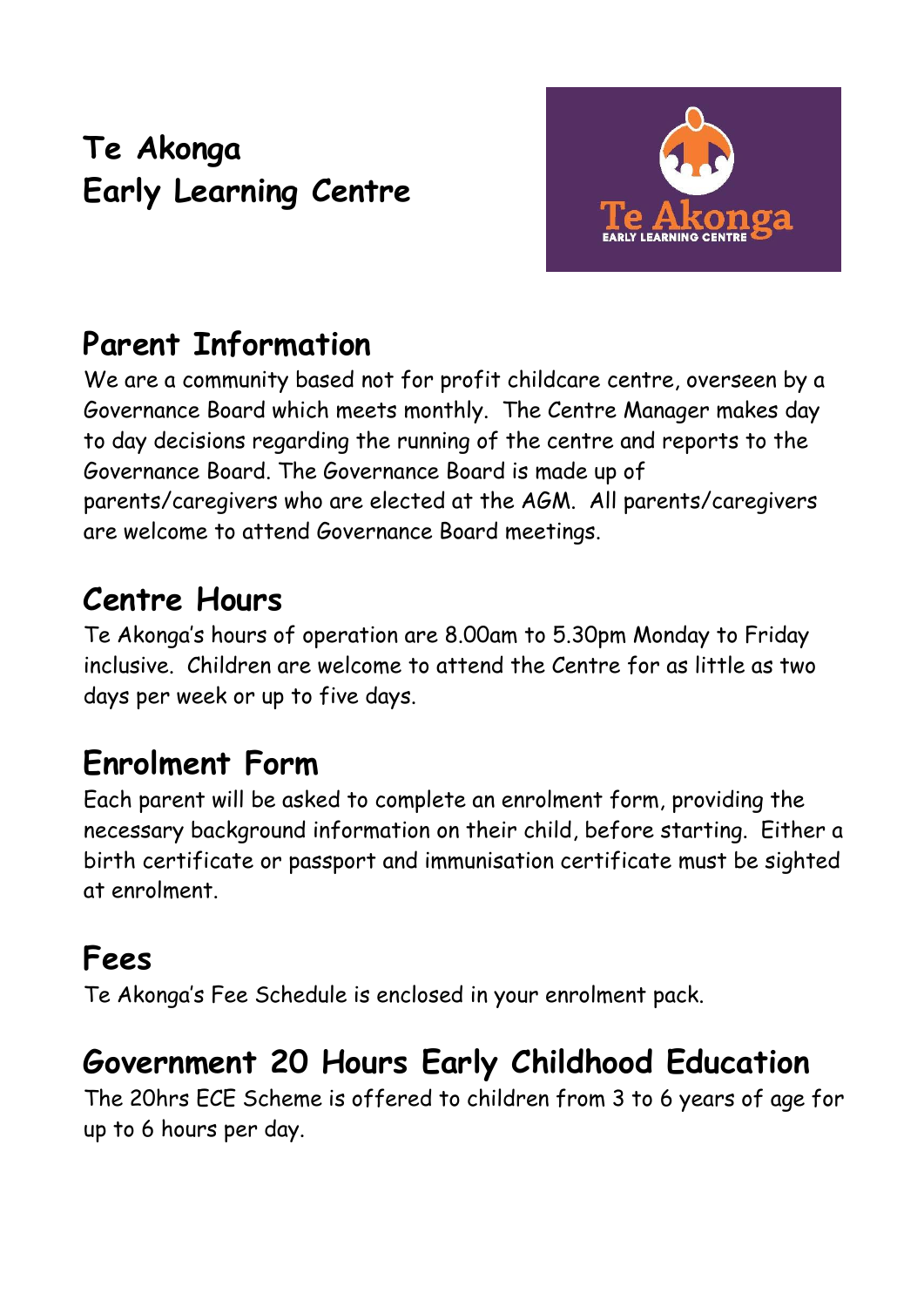### **Absence**

If your child is sick or not able to attend his/her day for some other reason, please phone the centre by 9.30am or email [admin@teakonga.org.nz.](mailto:admin@teakonga.org.nz) Full payment is still required if your child is absent.

# **Late Pick Up**

Please ensure your child is collected by 5.30pm. If you are going to be late, please phone the Centre asap so we can notify two teachers involved as they may have other personal commitments to get to after their day. A late fee of \$25.00 per 15 minutes will be charged.

## **Te Akonga Communication**

A whiteboard is located in reception where you will be able to read important daily information. We will also communicate via your child's notice pocket, email, our website [www.teakonga.co.nz](http://www.teakonga.co.nz/) and our Facebook page. A newsletter is produced every term with a copy placed in your notice pocket and on our website.

## **Individual Portfolios**

Portfolios are an ongoing record of your child's time at Te Akonga. They document your child's learning & development and contain observations, learning stories, photos & art. E-portfolios are also available. Your focus teacher will inform how to access your child's e-portfolio.

## **Trips & Excursions**

Te Akonga Early Learning Centre will regularly go on trips outside of the Centre, either local where we go for a walk to the shops or the park etc or further afield. For further afield trips a permission slip will be placed in your notice pocket beforehand. There may be a small cost involved.

## **Children's Birthdays**

We are happy to acknowledge each child's birthday. You are welcome to send a birthday cake for your child to celebrate & share with the other children at morning tea or lunch.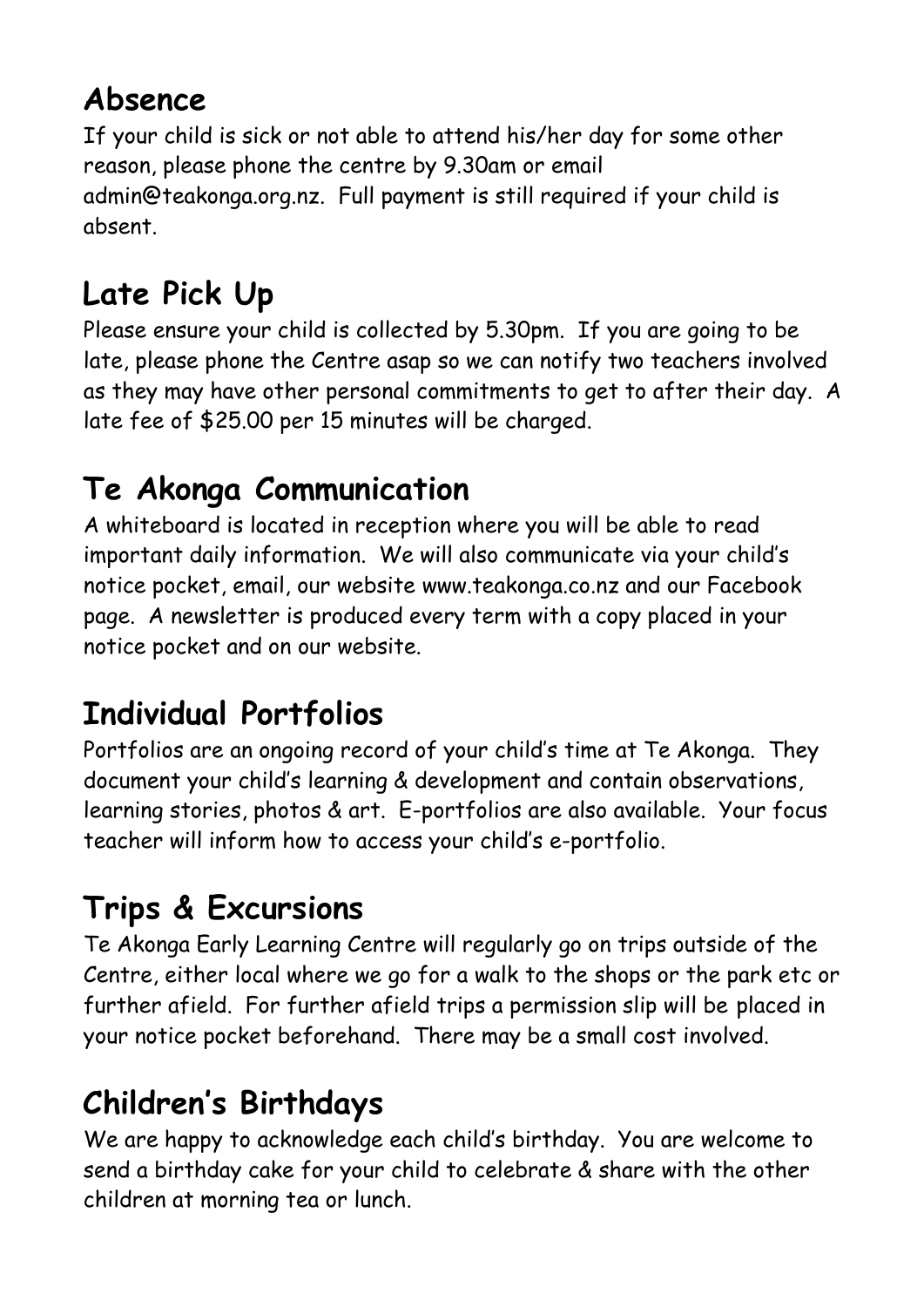### **Illness**

If your child becomes ill while at preschool you will be phoned to collect them. Children with diarrhoea and/or vomiting can return to the centre 48 hours after their last bout. Conjunctivitis is highly contagious and your child may return 24 hours after treatment has commenced and the eye discharge has stopped. For information regarding other illnesses refer to our Health & Safety Policy.

### **Parent Library**

A parent library is available for information on a range of topics including: child development, education & parenting skills. The library is located inside the main entrance. If you would like to borrow a book fill out the book card with your name and details.

### **Medication**

Written permission must be given by a parent/caregiver. Please notify a senior staff member if medication is required. Do not leave the medication in your child's bag.

### **Signing In and Out**

You are required to sign your child in and out of the centre each time he/she attends. This is essential for health and safety reasons and is also a Ministry of Education requirement. Please personally hand your child over to a member of staff before leaving and ensure that the outside gates are shut. If another adult is collecting your child you must inform the centre. We will not let your child leave the centre without this permission.

#### **Carpark**

We lease half of the carpark from the Pukekohe Rugby Club. Please try to park on the half of the carpark closest to the Centre.

## **Fundraising Committee**

The Centre has a voluntary Fundraising Committee made up of parents. If you would like to join this committee please see the Centre Manager.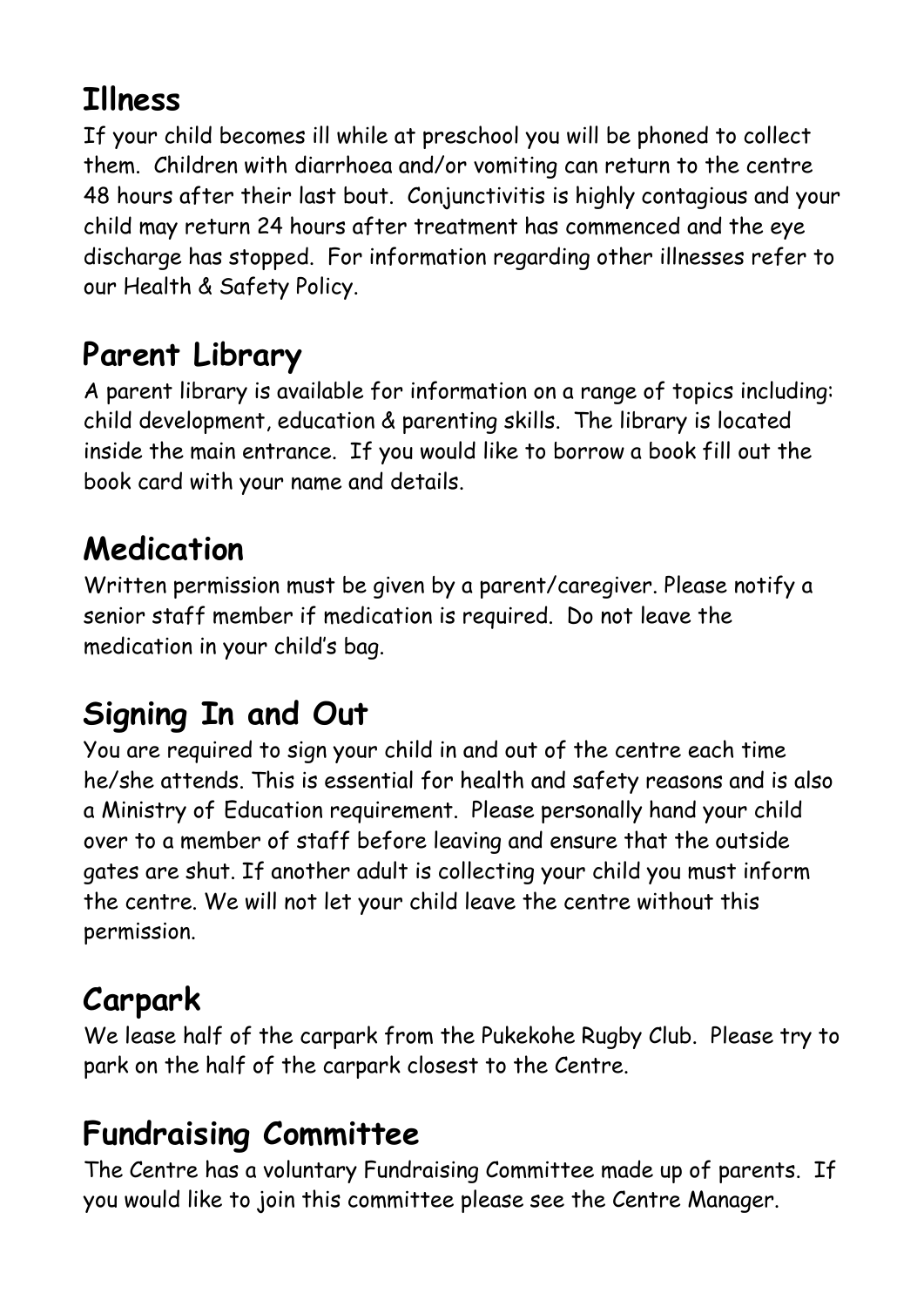#### **Our Philosophy**

Te Akonga is a **unique** early learning centre with a truly **inclusive** philosophy; we **strive** to meet the needs of **all children** and their **families,** and we **welcome** and **support** children with additional needs. We **cherish** and **respect** every child, regardless of their ability, ethnicity, gender, age or socio-economic background. We promote **positive outcomes** for all children through the development of **warm responsive relationships** and **quality learning** experiences. We value **respectful** practice, where **love** and **care** is evident in the way we deliver the **curriculum,** and **interact** with **children** and their **whanau**. We **honour** the unique place of **Maori** as **tangata whenua** and respect the principles of **Te Tiriti o Waitangi.** We endeavour to embed **Te Reo Maori** me ona **tikanga** into our daily practice.

#### **Learning, Development & Curriculum**

Within our inclusive environment we believe in learning experiences that reflect children's strengths, interests and needs & build children's confidence and competence. Our resources support and extend children's learning and development. Warm, responsive, reciprocal child/adult interactions & relationships are essential and contribute to the quality care and education we offer. Our environment helps create resilient, socially competent children. Using positive teaching strategies supports children's learning. Children with special needs learn and develop alongside their typically developing peers or in a one to one situation with a teacher. Our programme helps develop confident and competent children, ready to transition into school. Our qualified, stable teaching staff and high teacher/child ratios contribute to quality early childhood education. Professional development contributes to the learning, development and growth of our teachers. Te Whariki, the New Zealand Early Childhood Curriculum is the basis of our planning & teaching. Our latest ERO report can be viewed on the wall at reception or at www.ero.govt.nz